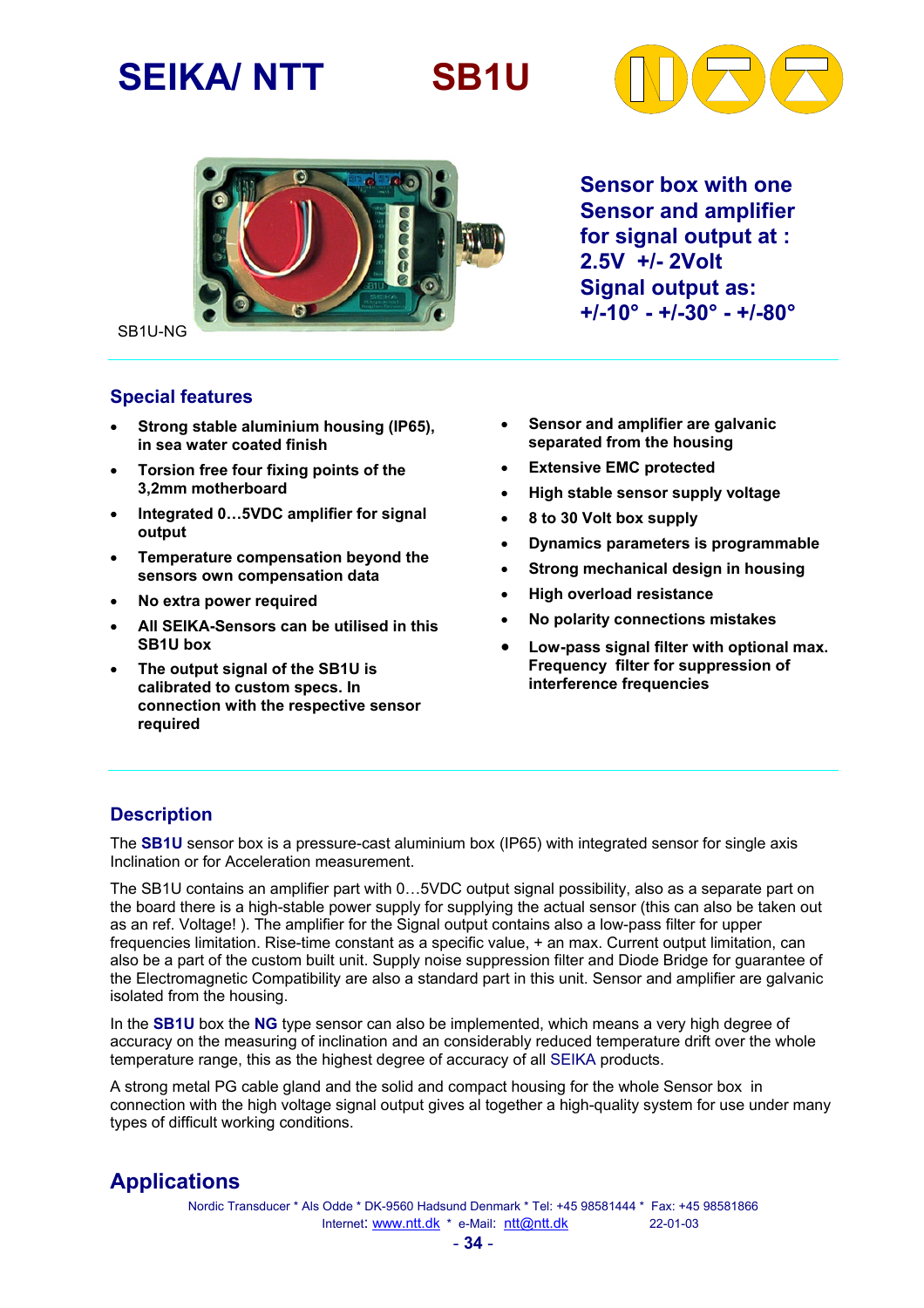# **SEIKA / NTT SB1U**



The **SB1U** is used everywhere, where inclination or acceleration measurements are wanted together with a high level DC voltage output. In particular in buildings, mining industry, radar systems, bridges, ships, in agricultural machinery and in all types of process machinery, just name it, and **SB1U** can be for very good use nearly everywhere.

#### **Technical Data**

| Termination                                  | Max.: $2 \times 1.5$ mm <sup>2</sup>          |  |  |
|----------------------------------------------|-----------------------------------------------|--|--|
| Cable gland                                  | PG7 (Metal with integrated stress relief)     |  |  |
| Measuring ranges                             | In accordance with the actual SEIKA-Sensor    |  |  |
| Protection degree                            | IP <sub>65</sub>                              |  |  |
| Mounting                                     | Any direction                                 |  |  |
| Working planes sensor (N. or NB3 Sensor)     | 3 directions of mounting                      |  |  |
| Working planes sensor (NG. Sensor)           | Parallel to the base of housing               |  |  |
| Measuring directions (B., BD. Sensor)        | in X, Y, Z-co-ordinate to the housing         |  |  |
| Supply voltage to the box                    | $+8+30$ Volt                                  |  |  |
| Operating current                            | Max. 5mA                                      |  |  |
| Measuring range of the output signal         | $+0.5$ to $+4.5$ Volt as standard             |  |  |
| Maximum range of the output signal           | $+0.05$ to $+4.95$ Volt                       |  |  |
| Reference initial voltage                    | 5+/-0,005) Volt ( max.10mA) 20ppm/k           |  |  |
| Output impedance                             | $100\Omega$                                   |  |  |
| Output signal zero                           | $+2,5$ Volt                                   |  |  |
| Adjustable area's via pot.-meters            | Signal-zero (2,5V), Span +/-2V from factory   |  |  |
| Low-pass filter                              | Active, 5 <sup>th</sup> order, minimal ripple |  |  |
| Working temperature                          | $-40$ +85°C                                   |  |  |
| NG sensor temp. Drift span & zero -40  +85°C | +/-1.5% F.S. over full range !                |  |  |

**Options:** Special measuring ranges, test report, Silicone filled housing, custom wiring

#### **SB1U-NB3 sensor**



**For special jobs where a very fast response time is wanted down to 0.02 sec. the NB3 is the answer.** 

**The fast response can be combined with a customer filtering at order!** 

**NB3 range is +/-10° with possibility of up to +/- 20° 0.5% non-linearity from 10° to 20°** 

**For more information please look at NB3 data sheet.**

| NB3 Type sensor Data (when used) | NB <sub>3</sub>                             |  |
|----------------------------------|---------------------------------------------|--|
| Measuring range                  | $±10$ degrees                               |  |
| Expanded working range usable!   | $\pm 20$ degrees (max. Non-linearity <0.5%) |  |
| Noise-signal relationship        | $\leq \pm 0.003$ degree                     |  |
| Max. Non-linearity               | <0,2% from measuring range                  |  |
| <b>Transverse Sensitivity</b>    | Practical near zero                         |  |
| Rise-time constant               | Approx 0,3 sec.                             |  |
|                                  | (Shorter times as optional min. 0.02 sec.)  |  |